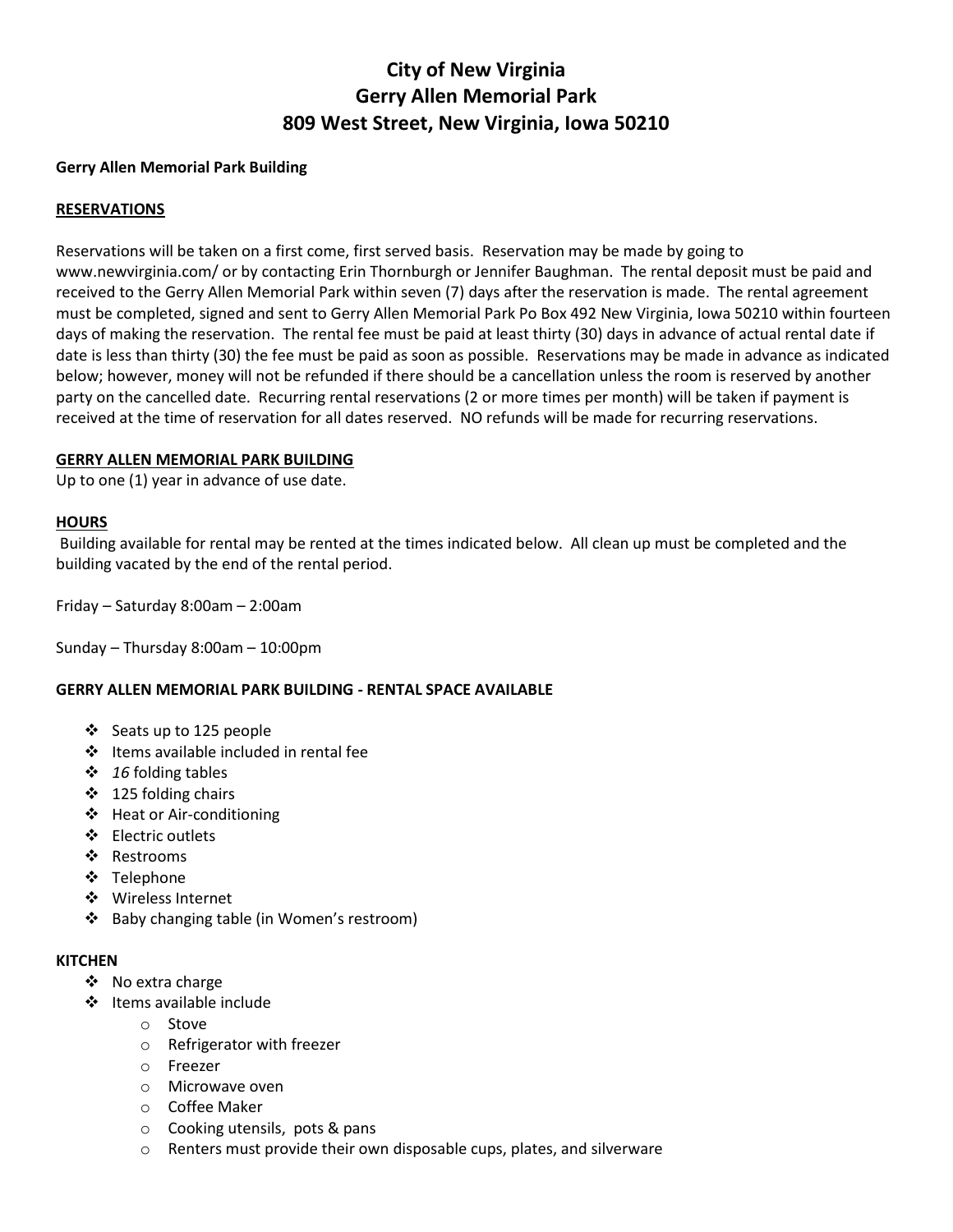**FEE SCHEDULES -** Fees are set based on the renters primary residents ie. the primary residence must be located within New Virginia city limits for the \$125.00 or within the I35 School District for the 150.00

| Full Day Rental                  |          | NV City Limits 135- School district | All other renters |  |  |
|----------------------------------|----------|-------------------------------------|-------------------|--|--|
|                                  | \$125.00 | \$150.00                            | \$250.00          |  |  |
| Half Day Rental                  |          | NV City Limits 135- School district | All other renters |  |  |
|                                  | \$75.00  | \$100.00                            | \$200.00          |  |  |
| Nonprofits there will be no fees |          |                                     |                   |  |  |

**DEPOSITS**

Reservation/Damage Deposit - \$125.00 due within seven (7) days after reservation is made. This deposit is used for two purposes: (1) a rental deposit – nonrefundable if the renting party cancels the reservation and rental time is not rented by another party and (2) to cover any damages due to the rental use. It is refunded within two (2) weeks after the use of the room (if no damages occurred).

## *Make Checks payable To: GERRY ALLEN MEMORIAL PARK*

The reservation/damage and special beverage deposits should be separate checks

#### **MUSIC**

All live or recorded music must be kept at a minimum and discontinued at 12:30am

#### **DANCING**

Dancing is permitted on the floor as is. Do NOT put anything on the floor.

#### **SPECIAL BEVERAGE, ENTERTAINMENT, GENERAL PUBLIC**

"Special Beverages" means beer, wine or champagne. "Entertainment" means live music or live performance of any kind. "General Public" mean residents of the State of Iowa and other states. If permission is obtained and attendance is by invitation only, wine, beer or champagne may be served at the event, provided it is limited to those attending who is age 21 and older**. NO other liquor may be served. NO wine, beer or champagne may be sold under any circumstance.** The City requires the renter to keep the keg outside. The Renter is also not permitted to prop open any doors due to placement of the keg

#### **CERTIFICATE OF INSURANCE**

Any function at the Gerry Allen Memorial Park, under this agreement shall require "event insurance" if fifty or more people are expected. The City will not provide this type of Insurance for your rental. The Renter is responsible for the insurance. Please check your home owner's policy as there are certain types of homeowners policies that cover this type of function. *If in need of Insurance please call Weinman Insurance in Indianola at (515)961-2567 they are able to provide you with insurance coverage.* 

#### **YOUTH GROUP USE**

Youth group leaders are responsible for keeping their group members in the building. No one is to be running or playing in the hallway or other areas of the building. A minimum of two (2) leaders/chaperones must be with groups numbering nine (9) or more. Damages will be assessed when incurred. Youth groups must follow all other guidelines for use of facility.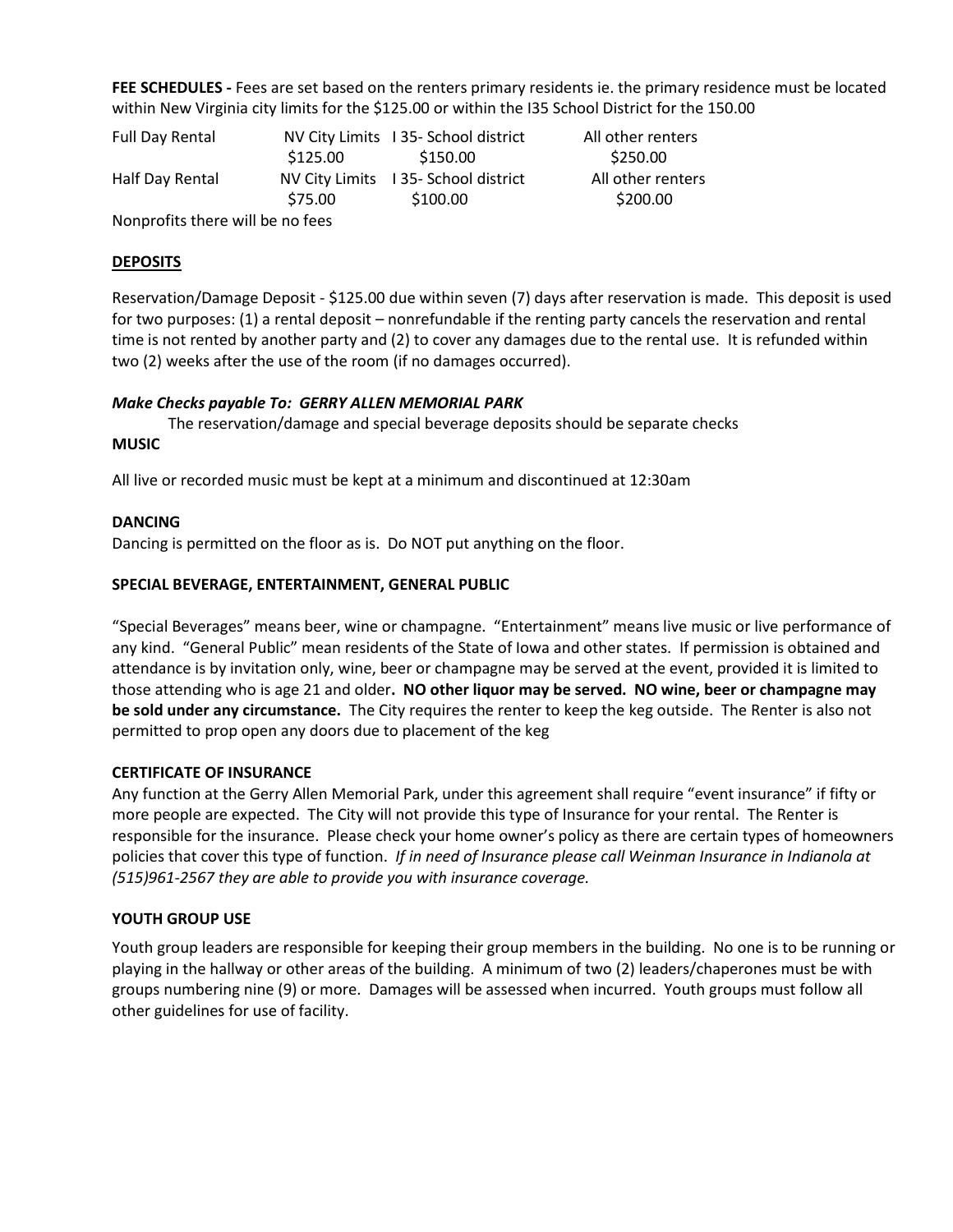## **GENERAL INSTRUCTIONS**

This is a City facility to serve multiples needs for area residents. We are pleased that you are able to use this facility for your function. Please follow these general instructions:

- 1. **THIS IS A TOBACCO FREE AND SMOKE FREE FACILITY.** ANYONE WISHING TO SMOKE OR CHEW TOBACCO **MAY NOT** DO SO INSIDE THIS BUILDING OR WITHIN TWENTY FEET OF THE BUILIDNG – **NO EXCEPTIONS**
- 2. The Building must be returned to its original condition after use. The original condition is with all tables and chairs put away on their respective carts and moved into the storage room; floor must be swept and spills and sticky spots wet mopped (with clean water only). You must complete all items on cleaning checklist; security system must be reactivated when leaving.
- 3. If keys are issued, they are to be picked up one (1) to two (2) days prior to your rental by contacting Erin Thornburgh or Jennifer Baughman. Keys are to be returned at the completion of the rental. Please put them into the box located on the eastside of the building (when available).
- **4.** Decorations are allowed in the main room. **ABSOLUTEY NO DUCT TAPE OR SCOTCH TAPE ALLOWED ANYWHERE**

Decorating guidelines are as follows:

- 1. Ceilings: Use plastic hangers only (we will provide these) NO tape, wire or string may be attached to the ceiling (located taped to furnace in closet)
- 2. Walls: Use 3-M Poster Tape only. NO cellophane tape.
- 3. Floors: Use Masking Tape only
- 4. Tables/Chairs: Use Masking Tape only
- 5. Candles: Limited to one candle per table
- NOTE: ALL masking tape and poster tape must be removed when decorations are taken down.
- 5. Please keep all children under supervision. Any running and playing is to be done outside.
- 6. Heat/Air Conditioner: Thermostat is set at 50 degrees in the winter and 80 degrees in the summer. The thermostat for the main room may be adjusted for your comfort. Please do not prop open any of the doors while running the air conditioner or the heat.
- 7. Phone use: Direction for phone use is written on the phone. Phones are primarily for emergency use. Local calls may be made from the phone. Wifi is available for use while at the building. There is no password
- 8. Dump all trash in dumpster located on the northeast side of the building. Wash cans inside and outside if needed. Put clean liners in trashcans.
- 9. All tabletops and chairs must be wiped clean with mild bleach/water solution.
- 10. If using kitchen, clean sinks and counters, dust mop or sweep floor, and wet mop where sticky. Also wipe off stove, wipe out refrigerator, stove oven, and microwave oven.
- 11. Clean restrooms by emptying trash, wiping down counters, and lavatory facilities with the provided cleaning supplies
- 12. You will be supplied with the following items to aid in your cleaning: Dust mop, broom, dust pan, trashcan liners, toilet paper, paper towels, hand soap, mop, mop bucket , cleaners, and pail. There is a container under the sick in kitchen for dirty linens
- 13. Any Gerry Allen Memorial Park Board Member or City of New Virginia Official has the right to stop by & check out your event at any time during the rental.

# **FAILURE TO COMPLETE THE ABOVE MAY RESULT IN THE LOSS OF PART OR ALL OF YOUR DEPOSIT(S) DEPENDING UPON THE CONDITION IN WHICH YOU LEAVE THE BUILDING.**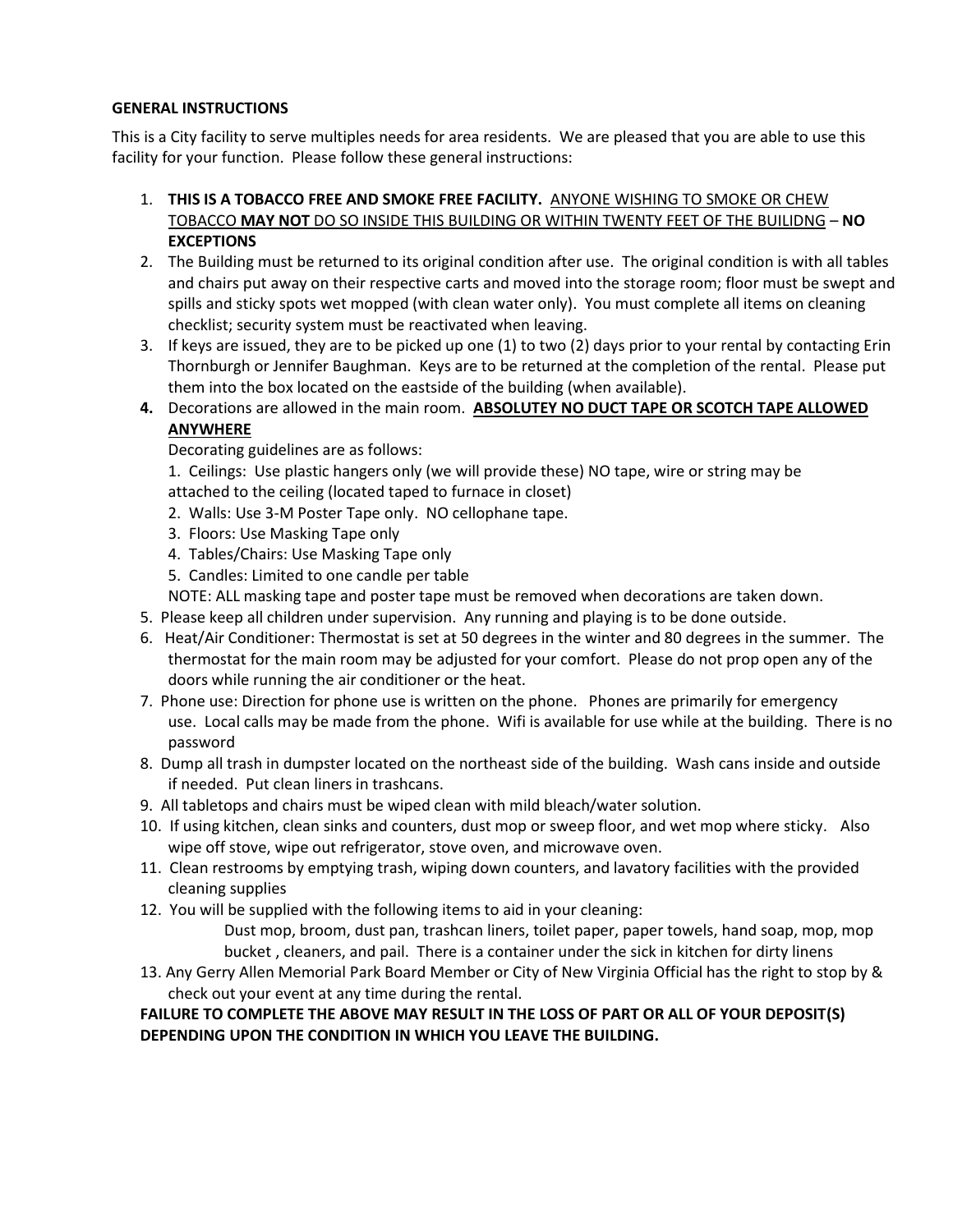# **CITY OF NEW VIRGINIA GERRY ALLEN MEMORIAL PARK BUILDING CLEANING CHECK LIST**

**Please check each item as you complete it**

| <b>Completion</b><br><b>Box</b> | <b>Item</b>                                                          |
|---------------------------------|----------------------------------------------------------------------|
|                                 | Tables & Chairs wiped off (w/ appropriate cleaner)                   |
|                                 | <b>Coffee Pot Cleaned (if used)</b>                                  |
|                                 | <b>Floor Swept (all areas)</b>                                       |
|                                 | Floor spills sponge mopped (clean water only)                        |
|                                 | Room put back to original condition (table, chairs, in storage room) |
|                                 | Garbage cans emptied, cleaned and new liners put in                  |
|                                 | Garbage put in dumpster                                              |
|                                 | All cleaning items and supplies put away                             |
|                                 | All decorations, masking tape and sticky tack removed                |
|                                 | Sink, counters & appliances wiped clean                              |
|                                 | <b>Restrooms cleaned</b>                                             |
|                                 | Thermostat turned to 50 (winter) 80 (summer)                         |
|                                 | All lights turned off                                                |
|                                 | All doors locked                                                     |

**Sponge mop, pail, dry dust mop, dust pan are stored in the utility room. Tables/chairs storage in the storage room by the roll up door.** 

# **FAILURE TO COMPLETE THE ABOVE MAY RESULT IN THE LOSS OF PART OR ALL OF YOUR DEPOSIT(S) DEPENDING UPON THE CONDITION IN WHICH YOU LEAVE THE BUILDING.**